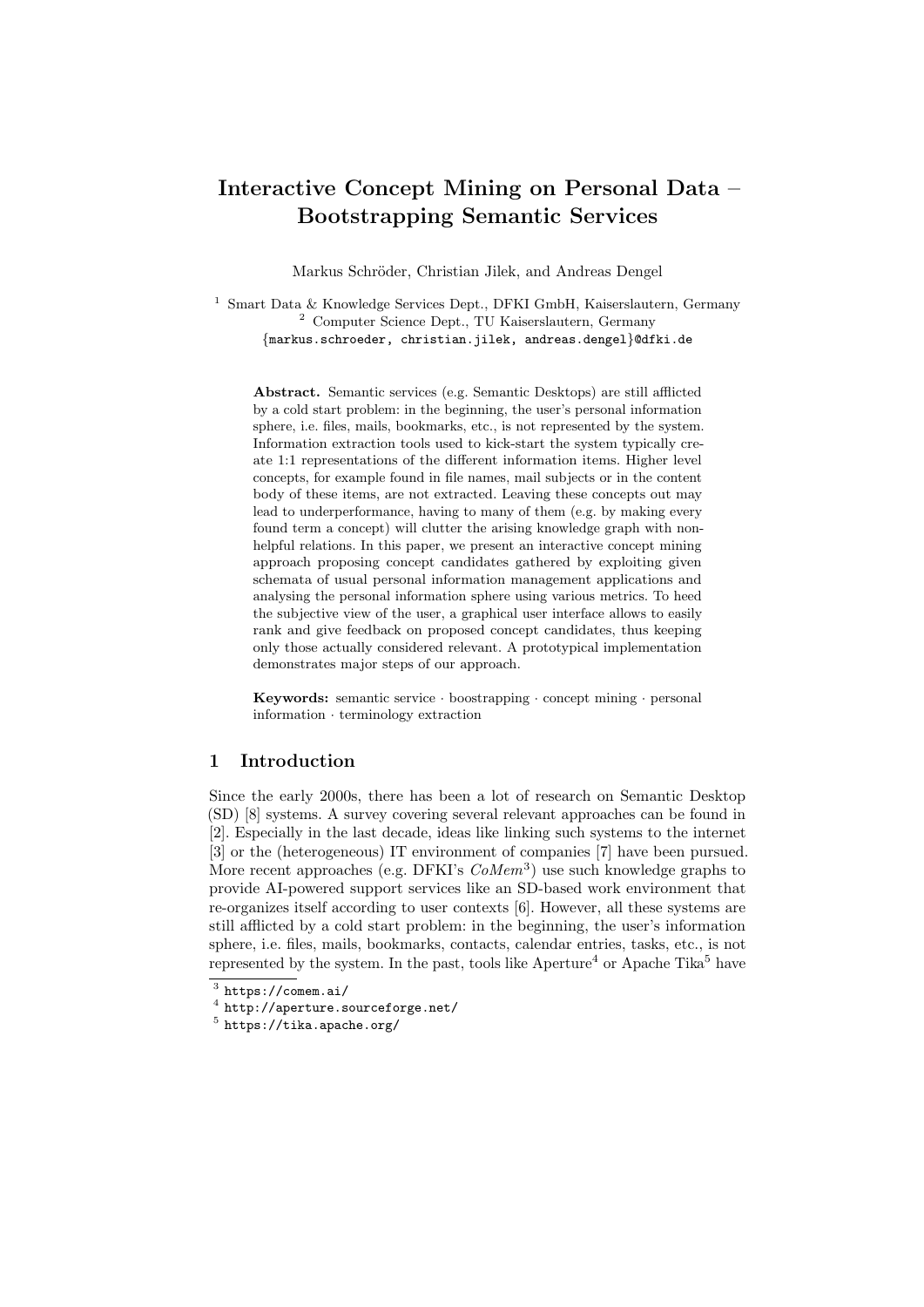## 2 Markus Schröder, Christian Jilek, and Andreas Dengel

<span id="page-1-0"></span>

Fig. 1: Excerpt of a personal information sphere: calendar, bookmarks and emails.

been used to extract the content of various information items and kick-start the system. However, this typically led to a 1:1 representation: higher level concepts, e.g. found in file names, mail subjects or in the (content) body of these items, were not extracted. On the one hand, we cannot spare these concepts, since SD systems may underperform without such additional vocabulary (for example experienced in [\[4\]](#page-4-5)). On the other hand, accepting concepts that are not relevant for the user will clutter the created knowledge graph with irrelevant instances and non-helpful relations between items. Identifying the "right" concepts cannot be fully automated, since each user has a subjective view on their data [\[1\]](#page-4-6), deciding for themselves which concepts are actually relevant and which are not. That is why we intend to follow an interactive (human-in-the-loop) approach for our concept extraction.

# 2 Approach & Demo

In order to give a motivating scenario, Figure [1](#page-1-0) depicts a desktop system with a focus on three usual personal data silos: calendar (left), bookmarks (right) and mails (bottom): The machine learning expert Mr. Koehler works together with Ms. Brown in the MLKG project, where he got an invitation for a telephone conference via mail. While he uses his calendar to store meetings, the browser records his bookmarks. For a better understanding, we colour-highlight the following concepts occurring in his information sphere: projects (red), persons (green), organizations (blue), times (cyan), places (purple) and general topics (yellow). To ultimately form a personal information model (PIMO) [\[9\]](#page-4-7) and bootstrap semantic services, our approach semi-automatically extracts such concepts. The main idea is to exploit the given schemata of personal information management (PIM) applications, like those shown in Figure [1.](#page-1-0) In the following we describe several ideas how to realize this vision.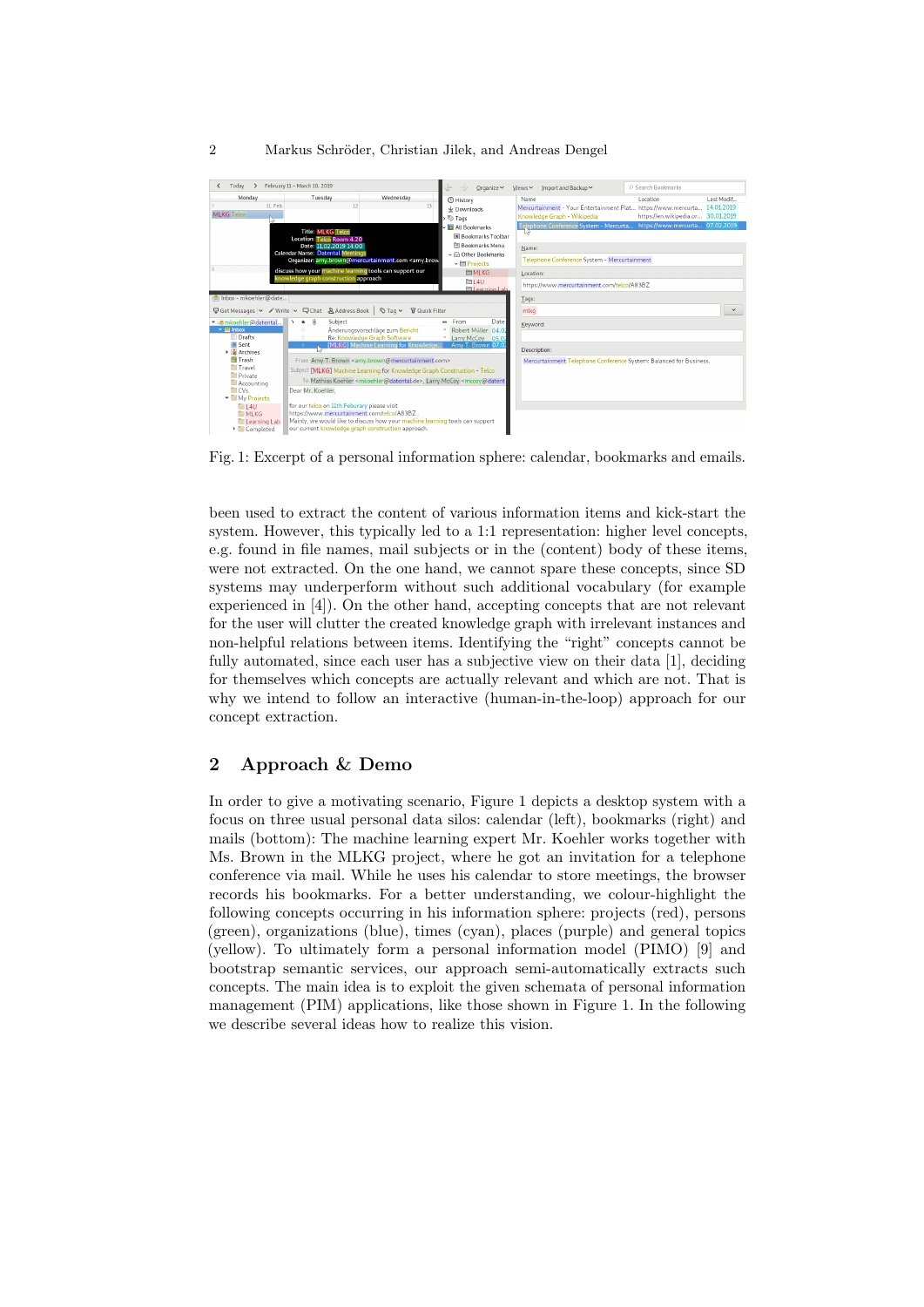Extracting information from rather structured text fields (e.g. found in the mail schema) benefits the enrichment of rather unstructured texts (e.g. folder names). This is based on the assumption that certain text fields contain particular named entities more likely and with a similar format, making them easier to identify. For instance, our mail application's "From" column contains first and last names, while the calendar's location field stores place-related information. In domains of email addresses and links, organization names can be found more likely. Once we identify a concept like the organization "Mercurtainment", gazetteerbased methods [\[5\]](#page-4-8) are able to discover similar occurrences, e.g. in the bookmark's title.

Typical terminology extraction approaches work on collections of unclassified text documents. However, we can take advantage of terms appearing in certain PIM items. While bookmark titles, for example, are often given by the website's author, titles for calendar events, emails (subject), files or folders are usually given by the user, especially providing a kind of manual summary. Thus, they will more likely contain the user's own vocabulary, for instance, technical terms or abbreviations (acronyms). Additionally, if such terms occur in different data silos independently (indicating that the user has interacted with the topic in various ways), we can conclude that they are more relevant. "MLKG", in our example an acronym for Mr. Koehler's current project, can be found multiple times in all data silos. This relevancy estimation is also transferable to spatial-based observations in PIM hierarchies like file, mail and bookmark folder trees. Terms located higher in such hierarchies are often of a more general nature, since they early separate a hierarchical data space. In our scenario this is the case for the term "Projects", which is located close to the root in the mail and bookmark folder trees. Temporal relationships are also possible indicators for semantic relations across data silos. In our example, "11th Feburary" is mentioned in a mail actually referring to an appointment taking place on that day (see calendar). Additional implicit relations can be discovered by detecting similarly labelled (or copied) text content. As an example, the hyperlink in our mail got bookmarked while a containing text snippet was copied to a calendar entry's description. Apart from typical named entities, such as dates, person names, locations, etc., there are also PIM concepts [\[9\]](#page-4-7) which are best classified as general topics. Once they are identified, they further help to classify the information item's content on a conceptual level. In our scenario, topics like "Machine Learning", "Telco" and "Knowledge Graph Construction" provide a good abstraction of Mr. Koehler's current context.

To enable users to lift terms to relevant and typed concepts, they are supported with an interface presenting all extracted terms. However, the high amount of terms found in common information spheres triggers a lot of user effort to scan through them. Thus, we suggest an appropriate filtering and ranking of terms for a more convenient selection. Each term potentially has very different characteristics in various metrics. Relevant terms come in various shapes and facets like (upper case) acronyms of project names, lower case last names in mail addresses, short infrequent folder names, long frequent multi-word terms in mail bodies, etc.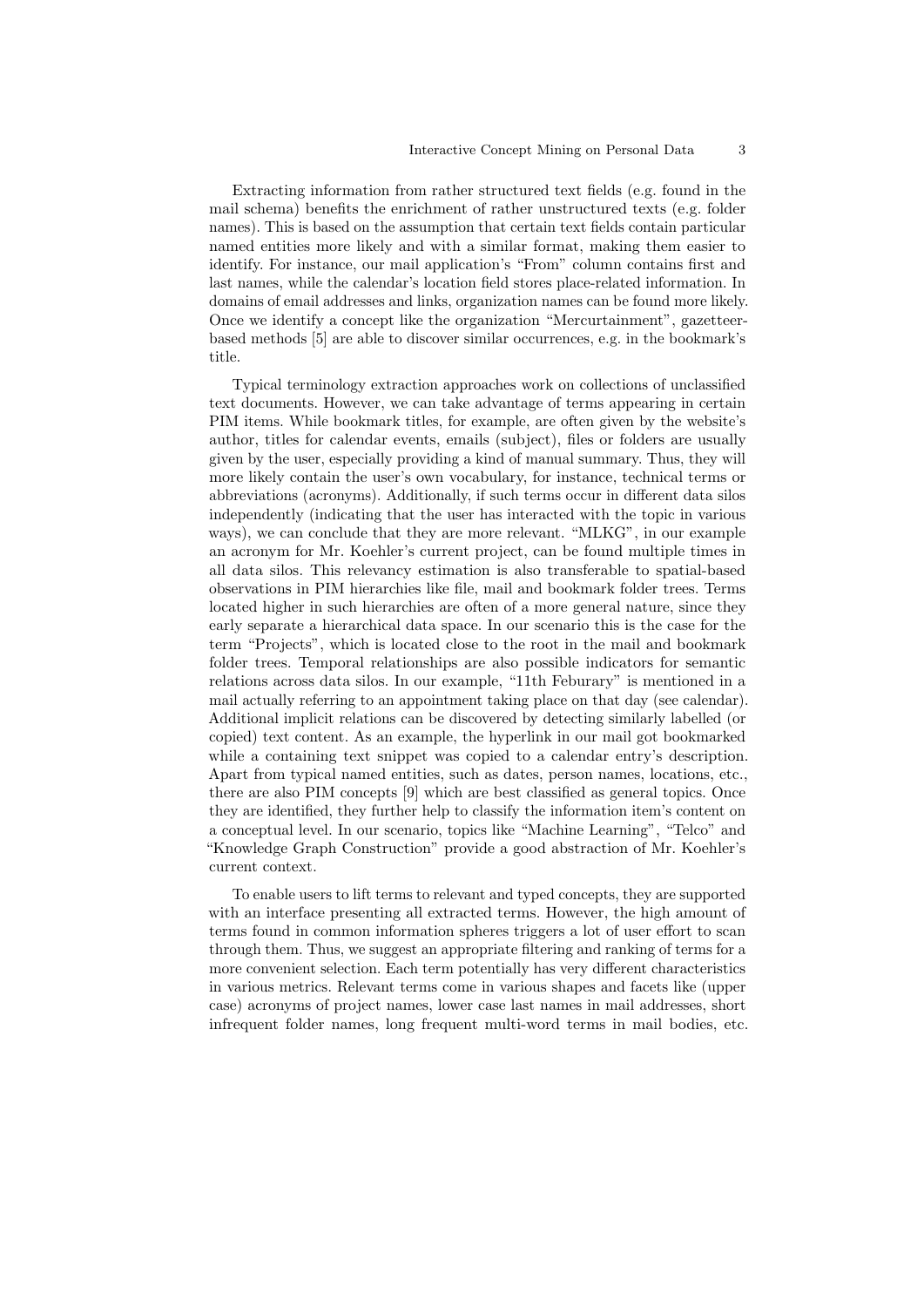#### 4 Markus Schröder, Christian Jilek, and Andreas Dengel

<span id="page-3-0"></span>

| Reset                                                                                                                                                                                                                                                                                            |       |                                     |                                                                                                                                                                              |                                                   |                                                         |          |                                               |                                   |                                |            |            |                   |                                        |                      |                     |
|--------------------------------------------------------------------------------------------------------------------------------------------------------------------------------------------------------------------------------------------------------------------------------------------------|-------|-------------------------------------|------------------------------------------------------------------------------------------------------------------------------------------------------------------------------|---------------------------------------------------|---------------------------------------------------------|----------|-----------------------------------------------|-----------------------------------|--------------------------------|------------|------------|-------------------|----------------------------------------|----------------------|---------------------|
| Invert                                                                                                                                                                                                                                                                                           |       | 1,0000                              | pim diversity                                                                                                                                                                |                                                   |                                                         | <b>A</b> | place                                         | term                              | score                          |            |            |                   | pim diver -pim stru -stopwor string le |                      |                     |
| v Invert                                                                                                                                                                                                                                                                                         |       | 1,0000                              | pim structure depth                                                                                                                                                          |                                                   |                                                         |          |                                               | meeting<br>amazon                 | 0.60685<br>0.59976 0.375       | 0.375      | 0.0<br>0.0 |                   | 0.0<br>0.0                             | 0.03409.<br>0.02840. |                     |
| Invert                                                                                                                                                                                                                                                                                           |       | 0.0000                              | pim term is contained in a bookmark folder                                                                                                                                   |                                                   |                                                         |          | Deutschl.<br>dfki<br>carsharing 0.57934 0.375 | .0.581530.5<br>0.58033 0.625      |                                | 0.5<br>0.5 | 0.25       | 0.0<br>0.0<br>0.0 | 0.05681<br>0.01704<br>0.05113          |                      |                     |
| Invert                                                                                                                                                                                                                                                                                           |       | 0,0000                              |                                                                                                                                                                              | pim term is contained in a bookmark's URL         |                                                         |          |                                               | workshop 0.57317 0.375<br>dbpedia | 0.56863 0.375                  |            |            | 0.25<br>0.25      | 0.0<br>0.0                             | 0.03977<br>0.03409.  |                     |
| Invert                                                                                                                                                                                                                                                                                           |       | 0,0000                              |                                                                                                                                                                              | pim term is contained in a bookmark's description |                                                         |          |                                               | andreas<br>hetated                | 0.56963 0.375<br>0.56963 0.375 |            |            | 0.25<br>0.25      | 0.0<br>0.0                             | 0.03409.<br>0.03409  |                     |
| Invert                                                                                                                                                                                                                                                                                           |       | 0,0000                              | pim term is contained in a bookmark's title                                                                                                                                  |                                                   |                                                         |          | lerfan                                        | Promising terms                   |                                |            | A.7        |                   | Discarded terms                        |                      |                     |
| Invert                                                                                                                                                                                                                                                                                           |       | 0,0000                              | pim term is contained in a calendar entry's attendee                                                                                                                         |                                                   |                                                         |          | <b>Imark</b><br>susanne                       |                                   |                                |            |            |                   |                                        |                      |                     |
| Invert                                                                                                                                                                                                                                                                                           |       | 0.0000                              |                                                                                                                                                                              |                                                   | pim term is contained in a calendar entry's description |          |                                               | Schaumloffel                      |                                |            | i w i      |                   |                                        |                      |                     |
| Helene<br>139 accepted (0.33%) / 5109 discarded (12.12%) / 5248 accepted + discarded (12.45%) / 36895 pending (87.55%) / 42143 total (100.00%) +<br>Schmidt<br>3105 accepted nodes (58,65%) / 4815 discarded nodes (90,95%) / 461 pending nodes (8,71%) / 5294 total nodes (100,00%)<br>Michaela |       |                                     |                                                                                                                                                                              |                                                   |                                                         |          |                                               |                                   |                                |            |            |                   |                                        |                      |                     |
| 5 covered                                                                                                                                                                                                                                                                                        |       |                                     |                                                                                                                                                                              |                                                   |                                                         |          |                                               |                                   |                                |            |            |                   |                                        |                      |                     |
| type                                                                                                                                                                                                                                                                                             | where | left                                | right<br>ann.                                                                                                                                                                |                                                   |                                                         |          |                                               |                                   |                                |            |            |                   |                                        |                      |                     |
| (pin.email.part)                                                                                                                                                                                                                                                                                 |       |                                     | Re: Javascript dopedia sparql query(Okay.Das var erstmal um daten von dopedia in javascript zu bekommen, damit man nun anfangen könnte, für eine Person ein Visualisierer zu |                                                   |                                                         |          |                                               |                                   |                                |            |            |                   |                                        |                      |                     |
| Javascript doedia sparol query<br>(pin.email)                                                                                                                                                                                                                                                    |       |                                     | Javascript dopedia sparql query                                                                                                                                              |                                                   |                                                         |          |                                               |                                   |                                |            |            |                   |                                        |                      |                     |
| Re: Javascript dopedia sparol query<br>(pin email)                                                                                                                                                                                                                                               |       | Re: Javascript dopedia sparol query |                                                                                                                                                                              |                                                   |                                                         |          |                                               |                                   |                                |            |            |                   |                                        |                      |                     |
| [pin.calendar.comp]<br>choedia rest api<br>[pin.bookmark.folder]dbpedia-ioern                                                                                                                                                                                                                    |       |                                     | dboedia rest api<br>dopedia - icem                                                                                                                                           |                                                   |                                                         |          |                                               |                                   |                                |            |            |                   |                                        |                      |                     |
| k                                                                                                                                                                                                                                                                                                |       |                                     |                                                                                                                                                                              |                                                   |                                                         |          |                                               |                                   |                                |            |            |                   |                                        |                      | $\vert \cdot \vert$ |
|                                                                                                                                                                                                                                                                                                  |       |                                     |                                                                                                                                                                              |                                                   |                                                         |          |                                               |                                   |                                |            |            |                   |                                        |                      |                     |
| $100 -$                                                                                                                                                                                                                                                                                          |       |                                     |                                                                                                                                                                              |                                                   |                                                         |          |                                               |                                   |                                |            |            |                   |                                        |                      |                     |

Fig. 2: Prototypical implementation of our concept mining tool.

Hence, sorting concept candidates by just one metric will not be sufficient. In order to enable different perspectives, a weighted harmonic mean score using appropriate combinations of multiple metrics with individual weights can be calculated. However, users will likely feel overwhelmed by the high variety of settings. To counter this, the selection process can be further eased by providing widely proven presets discovered through user studies.

Demo. Major steps of our approach are already implemented in our demo application. After a PIM dataset is crawled, our tool preprocesses each data silo: persons are automatically identified using names found in email addresses. Mail bodies are converted to plain text if necessary (attachments are not considered, yet). Cities and countries are discovered in calendar entries' location field using a gazetteer-based approach. All texts in email folders, subjects, bodies, calendar summaries, descriptions, locations as well as bookmark folders, titles and descriptions are tokenized to gather (single-word) terms.

Subsequently, the collected terms are presented to the user in a graphical user interface (see Figure [2\)](#page-3-0). In advance, terms containing solely symbols or numbers are automatically discarded, while found person names, cities and countries are marked as promising. The freely configurable combinations (left side) enable the user to rank terms individually. After a reasonable combination is found, users can binary classify sorted terms (right side) as either "discarded" (by pressing delete) or "promising" (by pressing *enter*). A text field (middle) indicates the current progress: besides counts about classified terms, the interface also calculates the number of (not) covered mails, bookmarks and calendar entries by terms marked as promising. Terms can be selected to view their occurrence in the whole data set (bottom). A more precise presentation could be retrieved with deep links [\[10\]](#page-4-9).

On our demo page<sup>[6](#page-3-1)</sup>, the system's prototype together with a personal information crawler can be downloaded. Additionally, a demo video presents how the tools are used.

<span id="page-3-1"></span> $^6$  <https://www.dfki.uni-kl.de/~mschroeder/demo/pim-semantifier/>